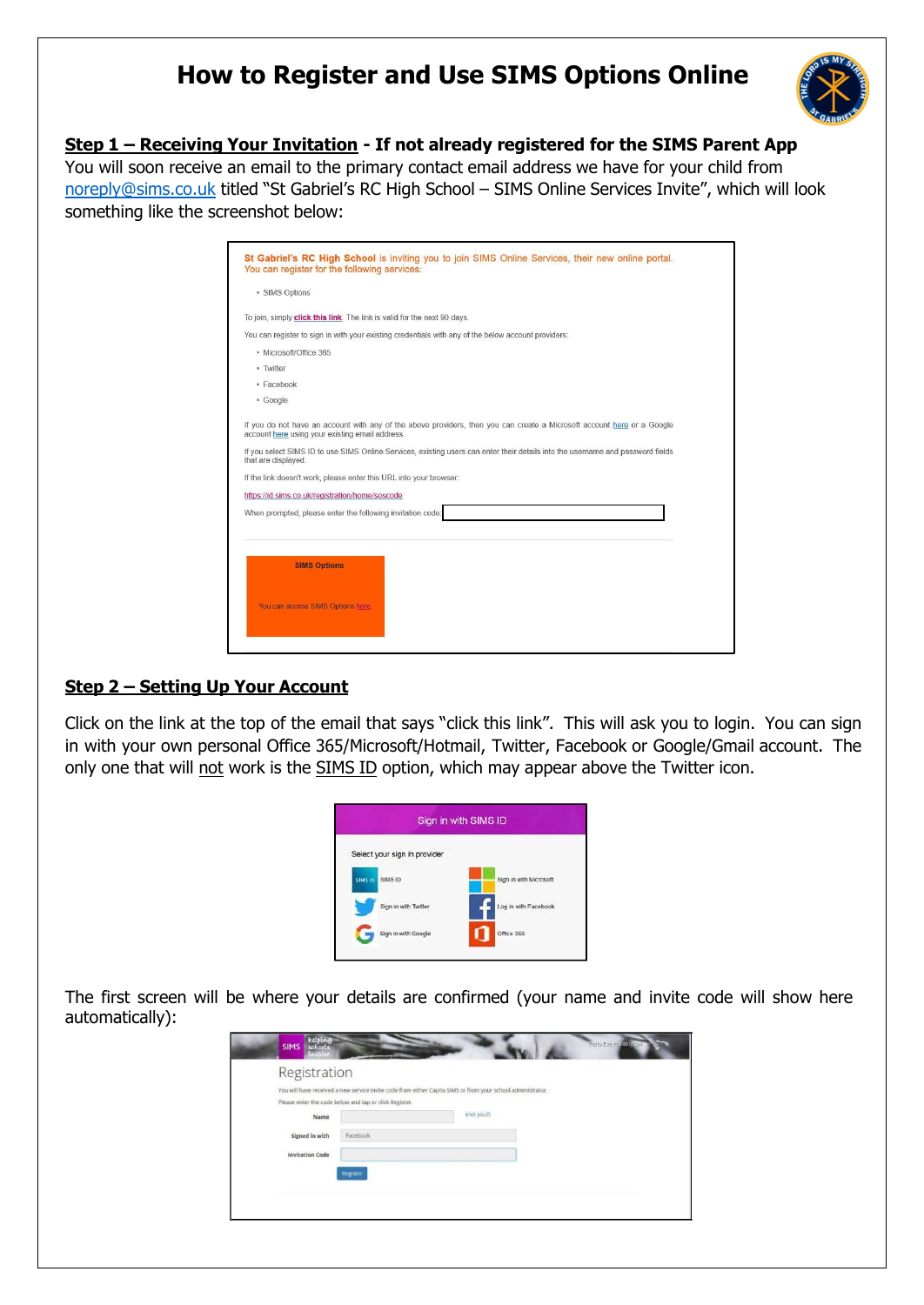On the second screen you will be asked to confirm your **child's** date of birth for authentication purposes:

| helping<br>Hello Eve Huntington<br><b>SIMS</b><br>schools<br>M.Chi.ri               |
|-------------------------------------------------------------------------------------|
| Registration - Answer Security Questions                                            |
| You are required to provide a second piece of information to confirm your identity. |
| What is your date of birth? (dd/mm/yyyy)                                            |
| Verify                                                                              |
|                                                                                     |
|                                                                                     |

#### **Step 3 – Signing In**

Please note, you only have to enter the invite code once for the process to work. For subsequent logins, simply go to the website: www.sims-options.co.uk. Simply sign in with the online service you used when you set your account up (e.g. Facebook).

#### **Step 4 – Selecting Student Role**

When you are successfully logged in your profile may default to parent view. This page will appear blank, as shown below. Use the "Current Role" drop down box in the top right corner to switch to the **student view** to bring up the options page.



#### **Step 5 – Making Options Choices**

Click on the name of the subject(s) you wish to choose, do not click on the reserve button yet. A selected choice will be highlighted in blue and appear in the list of choices on the right hand side of the screen:

| <b>Science Choice</b>                                                                                             |                                                                                                | <b>Priority Choices</b>                                                                                                                     | I Choices: 1)       |
|-------------------------------------------------------------------------------------------------------------------|------------------------------------------------------------------------------------------------|---------------------------------------------------------------------------------------------------------------------------------------------|---------------------|
| In addition to the compulsory subjects : English, Math a                                                          | s Studies you must choose ONE Science:                                                         | Course priorities do not need to be sorted                                                                                                  | preference.         |
| Either Double Science (Combined Science) or Separa<br>section)<br>You have chosen (1 of 1<br>courses from this li | choosing Seperate Science this leaves just a reserve choice in the Third Choice                | Double Sci<br><b>GCSE Full Course Science Choice</b>                                                                                        |                     |
| Double Sci GCSE Full Course                                                                                       | Separate S (1 of 2) GCSE Full Course<br><b>O</b> This course is also available in Third Choice | <b>My Choices</b><br>To change your order of preference select a choice and click the<br>position in the list you would like to move it to. | (Total Choices: 0)  |
| <b>First Choice</b>                                                                                               |                                                                                                | No courses selected.                                                                                                                        |                     |
| Choose ONE subject from the list below.                                                                           |                                                                                                | <b>My Reserves</b>                                                                                                                          | (Total Reserves: 0) |
| You have chosen 0 of 1<br>courses from this list                                                                  |                                                                                                | To change your order of preference select a reserve and click the<br>position in the list you would like to move it to.                     |                     |
| Art GCSE Full Course                                                                                              | Computer Science GCSE Full Course                                                              | No reserves selected.                                                                                                                       |                     |
| This course is also available in other lists.                                                                     | This course is also available in other lists.                                                  |                                                                                                                                             |                     |
| Drama GCSE Full Course                                                                                            | Fron GCSE Full Course                                                                          |                                                                                                                                             |                     |